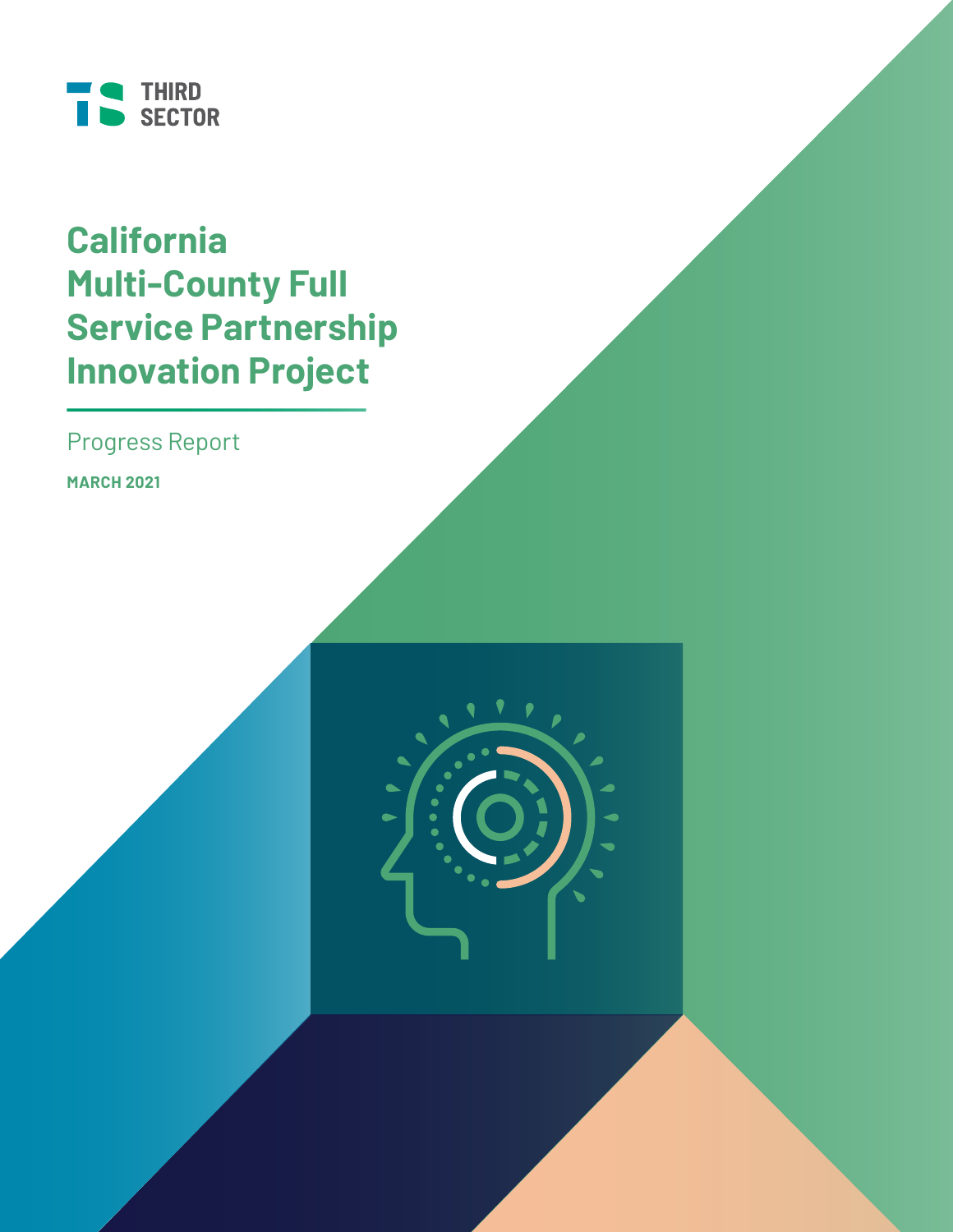# **Project Overview**

### **Since the passage of the Mental Health Services Act (MHSA) in 2004, California has made significant strides in improving the lives of those living with mental illness.**

In particular, Full Service Partnership (FSP) programs support people with the most severe and often co-occurring mental health needs. These MHSA-funded FSP programs are designed to apply a "whatever it takes" approach to partnering with individuals on their path to wellness and recovery. Currently, over 60,000 individuals are enrolled in an FSP program across the state.

Full Service Partnerships represent a \$1 billion annual investment in public funds and have tremendous potential to reduce psychiatric hospitalizations, homelessness, incarceration, and prolonged suffering by Californians with severe mental health needs. FSP programming, however, varies greatly from county to county, with different operational definitions and lack of consistent data processes, which makes it challenging to understand and tell a statewide impact story. The Multi-County FSP Innovation Project aims to implement a more uniform data-driven approach that provides counties with an increased ability to use data to improve FSP services and outcomes. Counties will leverage the collective power and shared learnings of a cohort to collaborate on how to provide the most impactful FSP programs and ultimately drive transformational change in the delivery of mental health services.

**For more information, please contact:**

**Aurelle Amram, Director** aamram@thirdsectorcap.org

**Nicole Kristy, Director** nkristy@thirdsectorcap.org

**FRESNO SACRAMENTO SAN BERNARDINO SAN MATEO SISKIYOU VENTURA**

**In partnership with Third Sector and the Mental Health Services Oversight and Accountability Commission (MHSOAC), a cohort of six diverse counties — Fresno, Sacramento, San Bernardino, San Mateo, Siskiyou, and Ventura — are participating in a 4.5-year Multi-County FSP Innovation Project that will leverage counties' collective resources and experiences to improve FSP delivery across California. Additional project partners include the California Mental Health Services Authority (CalMHSA) acting as the fiscal agent and RAND Corporation providing consultation on measurement and conducting the project's postimplementation evaluation. This project furthers the efforts of LA County's Department of Mental Health FSP transformation, building on their initial groundbreaking data and outcomes efforts to new geographies and localities with a statewide perspective.**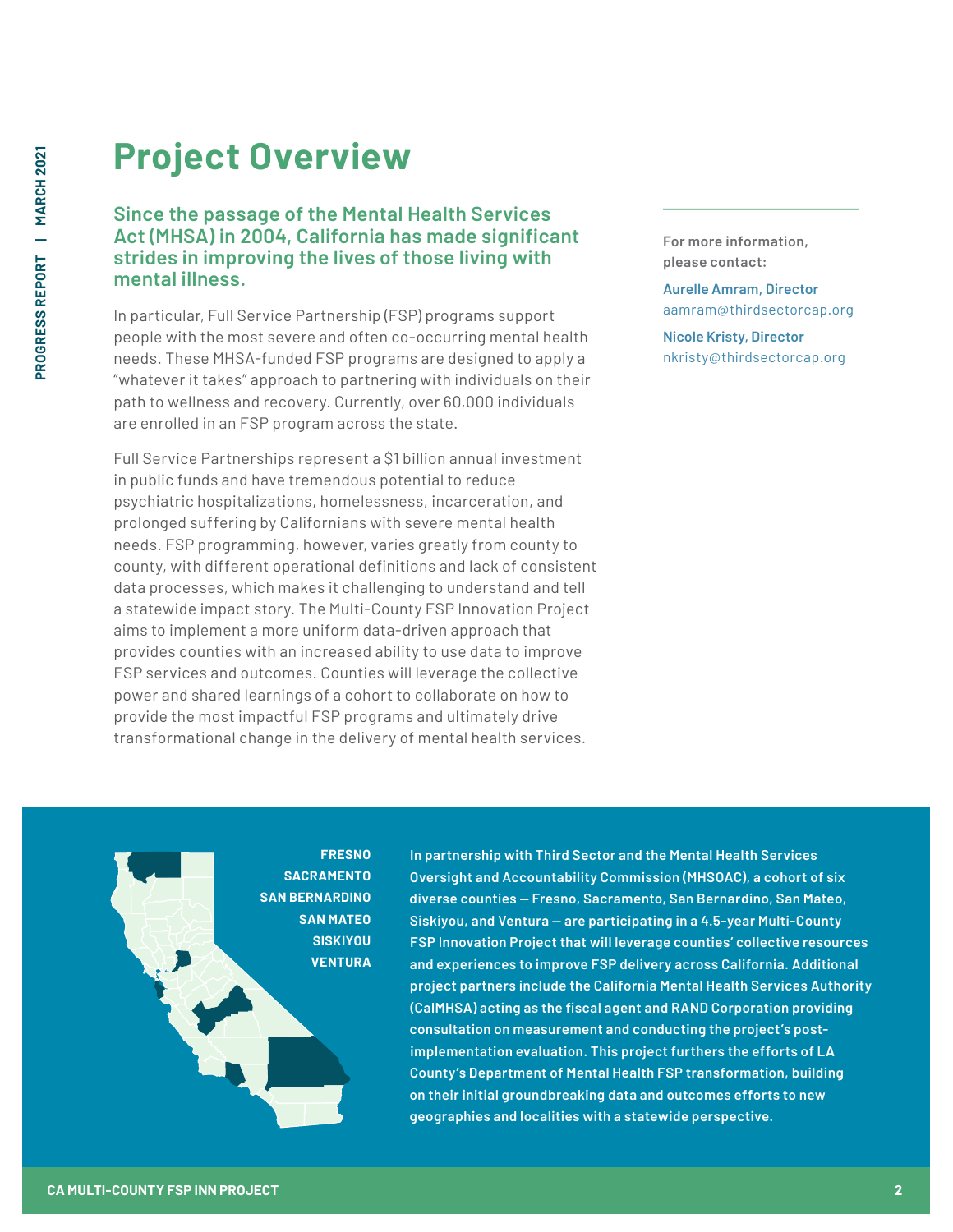# **Project Purposes & Goals**

The Multi-County FSP Innovation Project aims to shift the way counties design, implement, and evaluate FSPs to a more outcomes-oriented approach by:

|    | Developing a shared understanding and more<br>consistent interpretation of FSP's core components<br>across counties, creating a common FSP framework.                                                                                   |
|----|-----------------------------------------------------------------------------------------------------------------------------------------------------------------------------------------------------------------------------------------|
|    | Increasing the clarity and consistency of enrollment<br>criteria, referral, and transition processes through<br>developing and disseminating readily understandable<br>tools and guidelines across stakeholders.                        |
| 03 | Improving how counties define, collect, and apply<br>priority outcomes across FSP programs.                                                                                                                                             |
|    | Developing a clear strategy for tracking outcomes<br>and performance measures through various state-<br>level and county-specific reporting tools.                                                                                      |
|    | Developing new and/or strengthening existing processes<br>that leverage data to foster learning, accountability, and<br>meaningful performance feedback in order to drive continuous<br>improvement in program operations and outcomes. |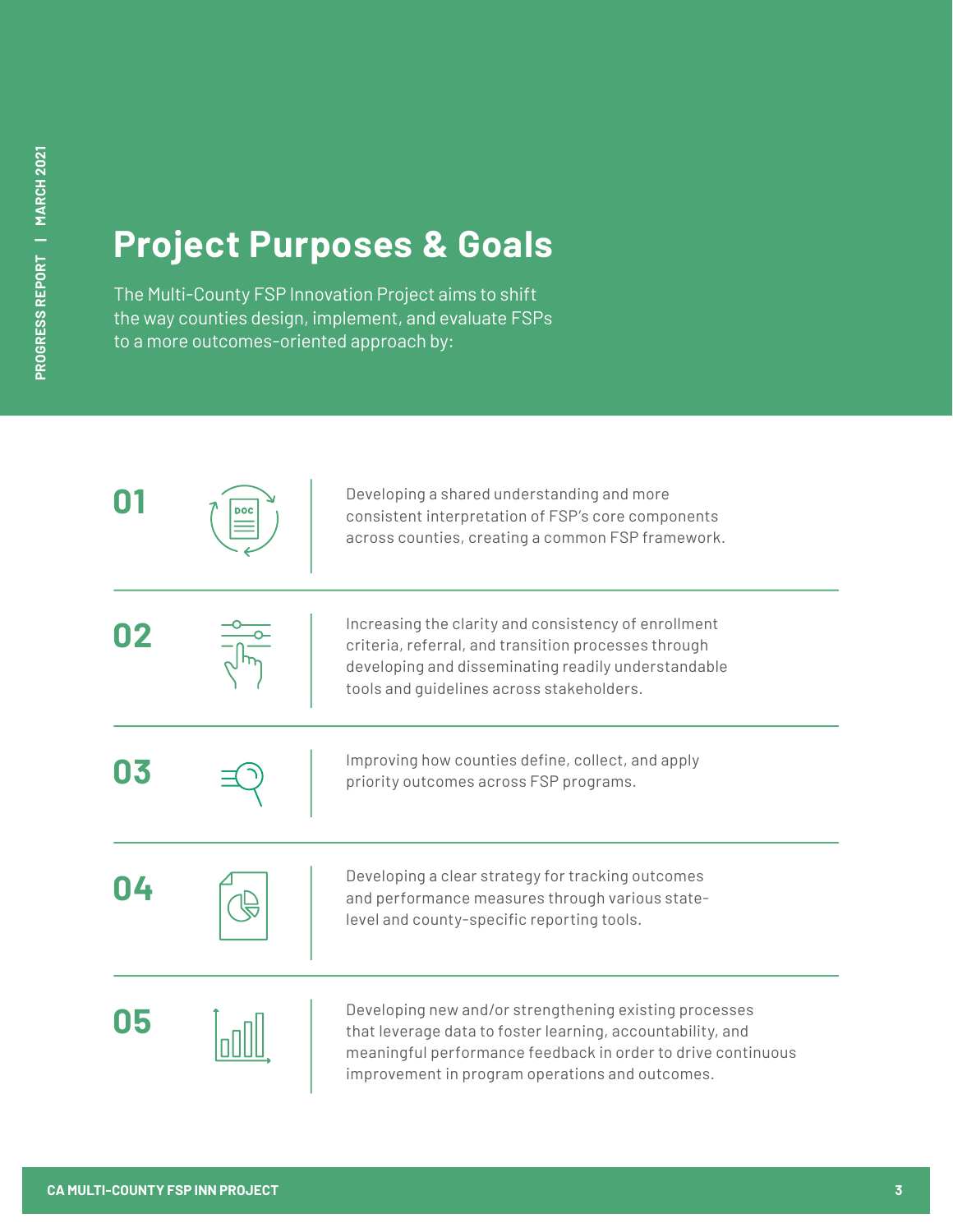# **Progress To Date**

Gathering Context & Building a Vision

Counties began this effort with a comprehensive Landscape Assessment phase (January - September 2020) to understand FSP programs, assets, and opportunities. Via a combination of meetings, working group sessions, document review, and stakeholder engagement (see below), counties developed a comprehensive understanding of similarities and differences across FSP service design, populations, data collection, and eligibility/graduation practices.

Understanding that county mental and behavioral health agencies often work with limited financial and staffing resources, Third Sector and the counties leveraged the six-county "cohort" to gather and compare information in an efficient manner, sharing resources, templates, and toolkits. Regular cohort-wide meetings provided an opportunity for counties to learn from each other, sharing solutions and ideas that could be relevant for their peer counties.

These six-county cohort meetings were essential to building a collective vision and aligning on priorities for the Implementation Phase. Counties and Third Sector identified almost 30 implementation options that would

respond to stakeholder feedback and identified challenges. Over the course of both county-specific and cohort-wide meetings, each county and the collective group narrowed in on a feasible set of implementation activities that would create more data-driven FSP programs and build increased consistency in the way FSPs are designed, operated, and assessed.

"This process has revealed that every FSP program was its own island, each operating in a unique way. But the lack of an overall framework caused inconsistency. To more effectively provide these services statewide, the provider community needs to learn from each other, in collaboration with the county and state. The ideas are out there."

 **— Fresno County FSP Provider**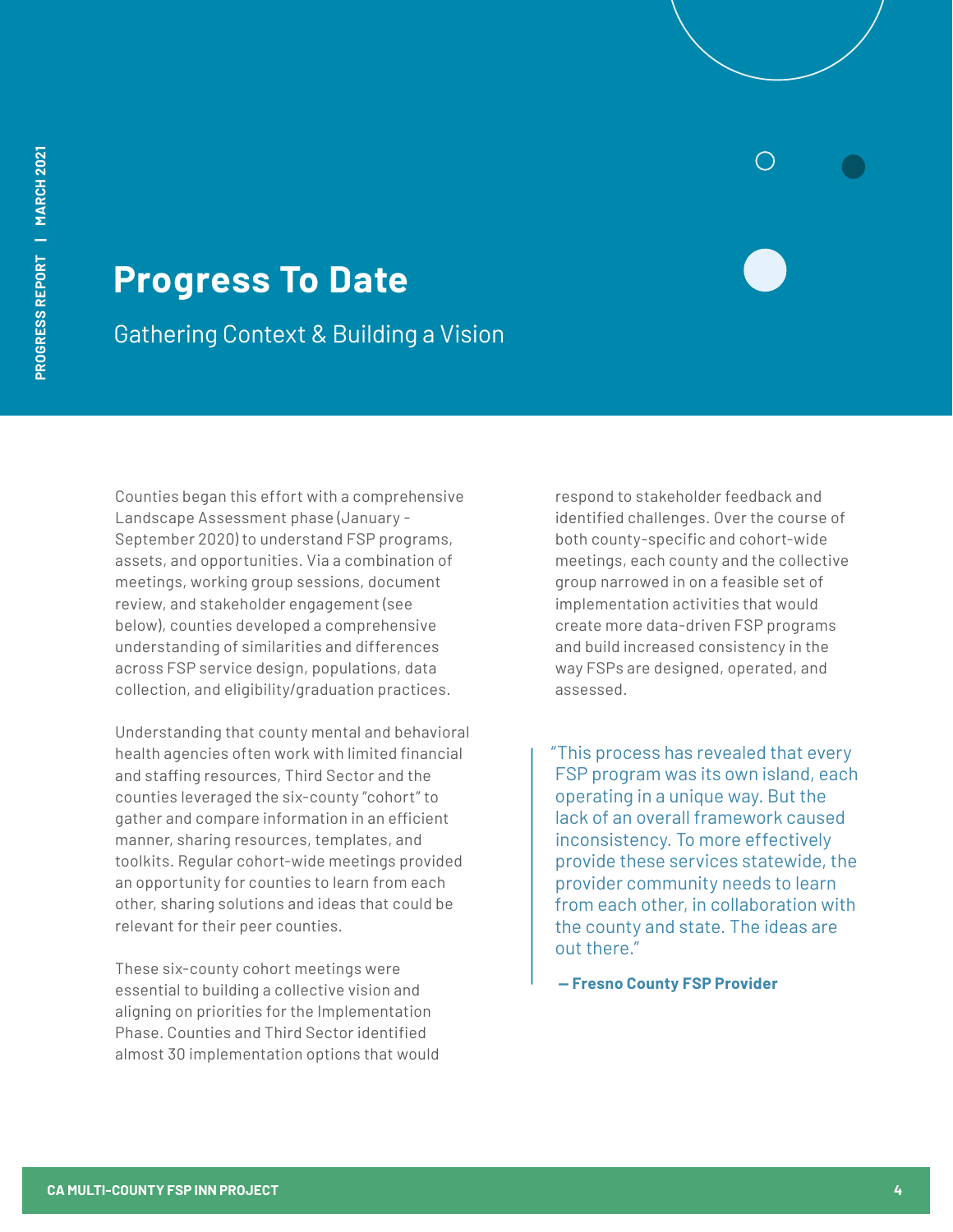

# **Piloting Change: The First Steps**

Phase to build and operationalize three shared "cohort-wide" FSP improvements as well as locally customized "county-specific" changes. Counties and Third Sector will continue to gather stakeholder feedback to inform these changes from FSP service providers, clients, and clients' primary caregivers throughout the process.

# **Cohort-wide implementation activities:**

Counties are embarking on a trailblazing journey to build shared population definitions, outcomes, process measures, and statewide data recommendations. As a result, the counties will have more comparable and actionable FSP data that can be used to identify and disseminate FSP best practices. Over the course of 12 months, the six-county cohort will focus on: **PROGRESS REPORT (2020)**<br> **PROGRESS REPORT (2020)**<br> **PROGRESS REPORT (2020)**<br> **PROGRESS REPORT INTERFECT CONTINUES IN ORDER IN OUTER CONTINUES CONTINUES CONTINUES CONTINUES (<br>
<b>Continues are numbering on a 12-month Impleme** 

### **POPULATION DEFINITIONS:**

Identifying and standardizing definitions for the following priority FSP populations: homeless; at risk of homelessness; justiceinvolved; at-risk of justice involvement; high-utilizers of psychiatric emergency facilities; at-risk of using psychiatric emergency facilities.

### **→ OUTCOMES & PROCESS METRICS:** Identifying 3-5 outcomes, 3-5 process measures, and associated metrics to track what services individuals enrolled in FSP receive and how successful those services are. RAND is assessing how counties currently measure priority

outcomes and examining relevant research literature in order to make recommendations for measurement that consider both county capacity and research evidence.

### **STATE REPORTING RECOMMENDATIONS:**

Developing recommendations for revising the statewide Data Collection & Reporting (DCR) system. This may include suggested revisions to existing forms, metrics, and/or the format of reports that are shared with counties in order to increase the usefulness of statewide data and reduce reporting burden. This activity will begin in late Spring 2021 after the completion of the first two activities.

### **LEARNING COMMUNITIES:**

Given the statewide implications of each of these cohort-wide activities, the six counties participating in the Innovation Project also plan to hold statewide "Learning Communities" in Spring/Summer 2021 to gather additional feedback from other counties across the state. Over time, counties hope to build these forums into a sustainable opportunity to share best practices and continuously improve FSP.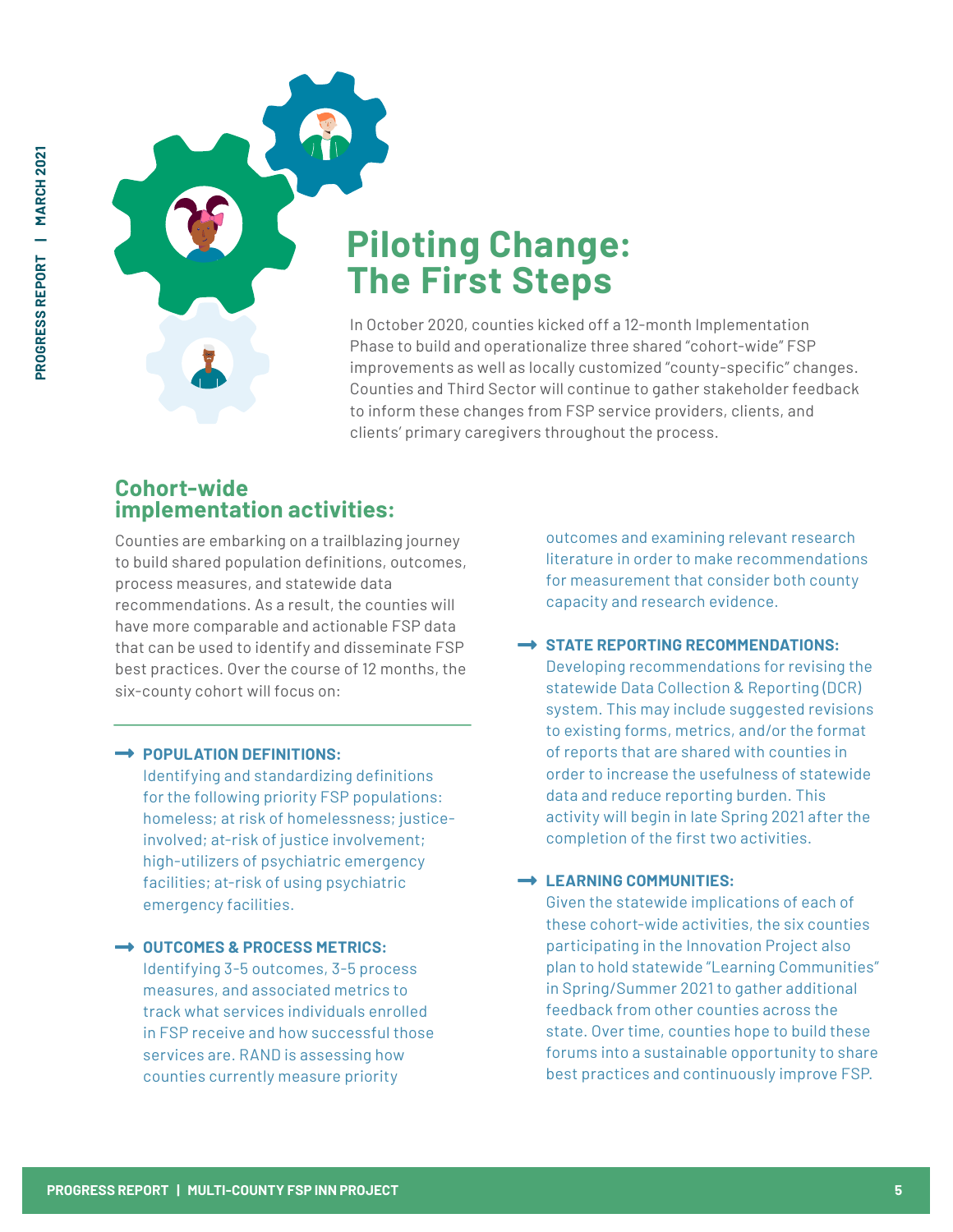### **County-specific implementation activities:**

Counties have each identified two or three priority activities for local implementation, simultaneously with the cohort activities. While multiple counties are pursuing many of the same county-specific activities, the results will vary somewhat across the state because of each county's unique population, geography, and needs. Counties can more efficiently and effectively tackle each of these improvements by sharing tools, processes, and ideas, benefitting from a cohort approach even as results show nuanced differences. These county-specific implementation activities include:



### **GRADUATION GUIDELINES (5 COUNTIES):**

Standardizing graduation criteria that balance Individual Services and Supports Plans (ISSPs) and system-wide outcomes in making individual graduation decisions, including creating improved definitions of "stability" and "recovery."

### **SERVICE REQUIREMENTS (3 COUNTIES):**

Developing minimum elements and service requirements of FSP to adopt as official guidance. These elements will depend on local context and priorities and could include the percentage of services that are field-based, telehealth options available, housing services offered, employment services provided, peer supports available, and so on.

### **REAUTHORIZATION PROCESS (3 COUNTIES):**

Standardizing an FSP client reauthorization process and/or tools that can be used by counties to more regularly assess whether a client is ready to step down from FSP services.

### **ELIGIBILITY GUIDELINES (2 COUNTIES):**

Revising county-specific FSP eligibility criteria to ensure that counties prioritize FSP services to the highest-need clients.

- **DATA COLLECTION PROCESSES (2 COUNTIES):** Streamlining existing processes and/or developing new data collection reports or methods so that counties and providers can more effectively collect, access, and utilize FSP data to inform care decisions.
- **→ REFERRAL PROTOCOLS (1 COUNTY): Developing** protocols for FSP referrals between county entities that ensure a warm hand-off and that clients are not being served by multiple providers.
- **REFERRAL FORMS (1 COUNTY):** Creating a standardized FSP referral form to ensure consistent data collection across a county's FSP programs.
- **YOUTH-SPECIFIC REFERRAL & ENROLLMENT PROCESS (1 COUNTY):** Developing a standardized youth FSP referral and enrollment process in which the county is involved in processing and/or approving referrals to contracted FSP providers.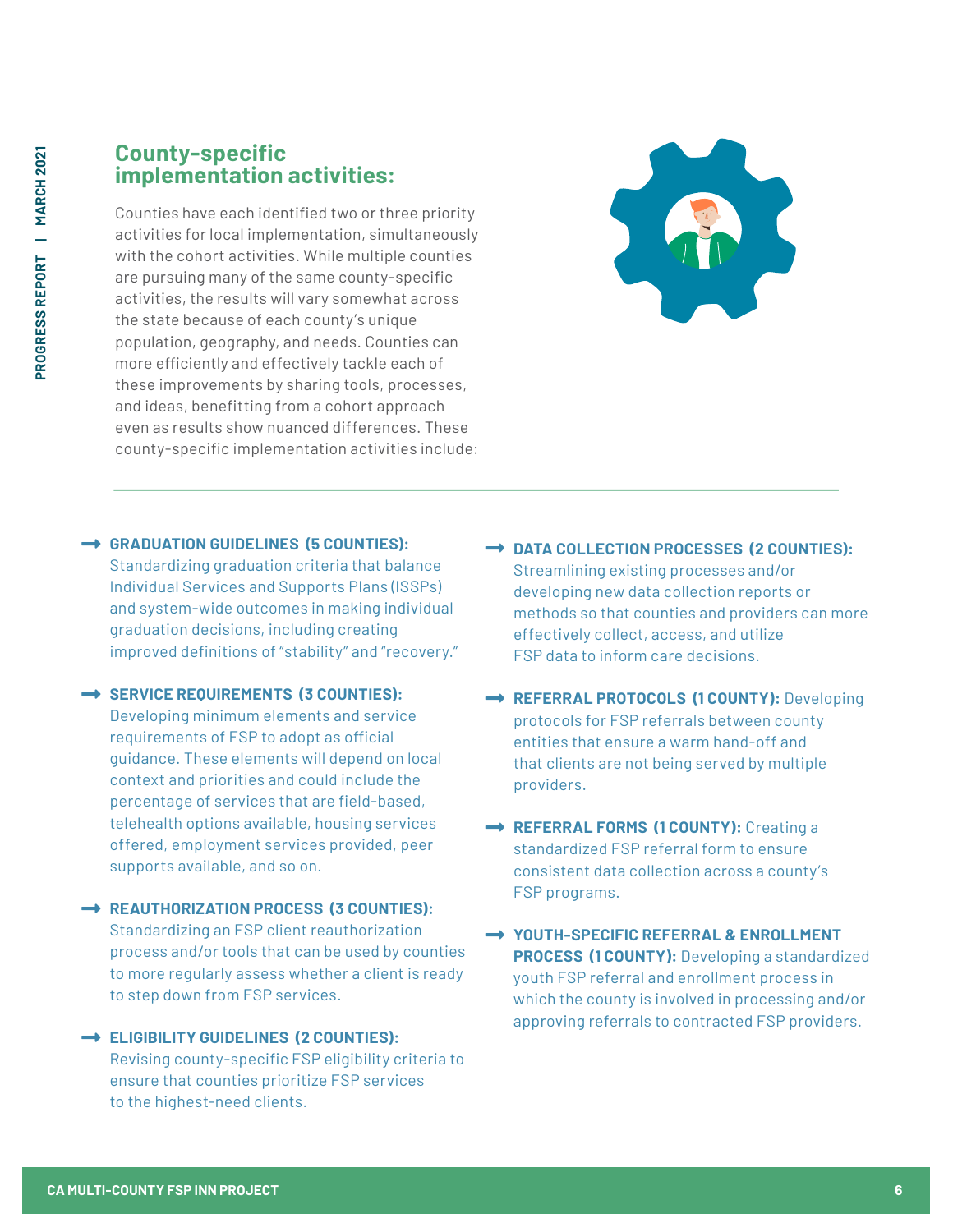

# **Initial Collaboration Lessons**

This Multi-County FSP INN project is forging a new path for statewide, cross-county collaboration, and two valuable lessons have already emerged in this first project year.

# **Lesson One**

**Multi-county collaborations must balance appropriate levels of local customization, statewide consistency, and innovation. This FSP Innovation Project has made progress on identifying the most beneficial areas for statewide collaboration, as well as some areas that may be less appropriate for future collaborative efforts.** Counties and Third Sector feel that the information-gathering worksheets and templates can be used to gather standardized information to compare FSP programs across the state in the future. Additionally, the full list of implementation activities could be used by future counties seeking inspiration for potential improvements to their FSPs. While all activities could be applied to any geography, the cohort has learned that there are three categories under which these activities fall into:

- **•** Activities around outcomes definitions, metrics, and data collection are appropriate to be worked on collectively to achieve a unified result, such as shared state data reporting requirements (e.g., for the Data Collection Reporting, or DCR, system) to support performance management forums.
- **•** Other activities related to eligibility, graduation, and service design are more appropriate to be developed locally, while

following parallel processes that can yield peer learning and resource sharing. This helps counties balance their varying geographies, populations, and histories while increasing efficiency.

∩

**•** Activities related to referrals, collaboration with local institutions (e.g., jails, hospitals, etc.), and community feedback mechanisms may not be appropriate for collective projects, given the high variation in each counties' local context and existing coordination processes.

# **Lesson Two**

**The timing of statewide feedback is crucial. While counties across the state have a valuable perspective to offer on FSP best practices, it can be difficult to identify specific areas for feedback at the early stages of a collective project. It may be more appropriate to gather statewide feedback at later stages of collective projects.** After an initial Learning Community session with representatives from 11 other counties in December 2019, counties learned that it was more appropriate to hold off on further involvement until this core group made additional progress and had more specifics for statewide reaction. Counties hope to re-start the Learning Communities in spring/summer 2021 after further implementation progress is made.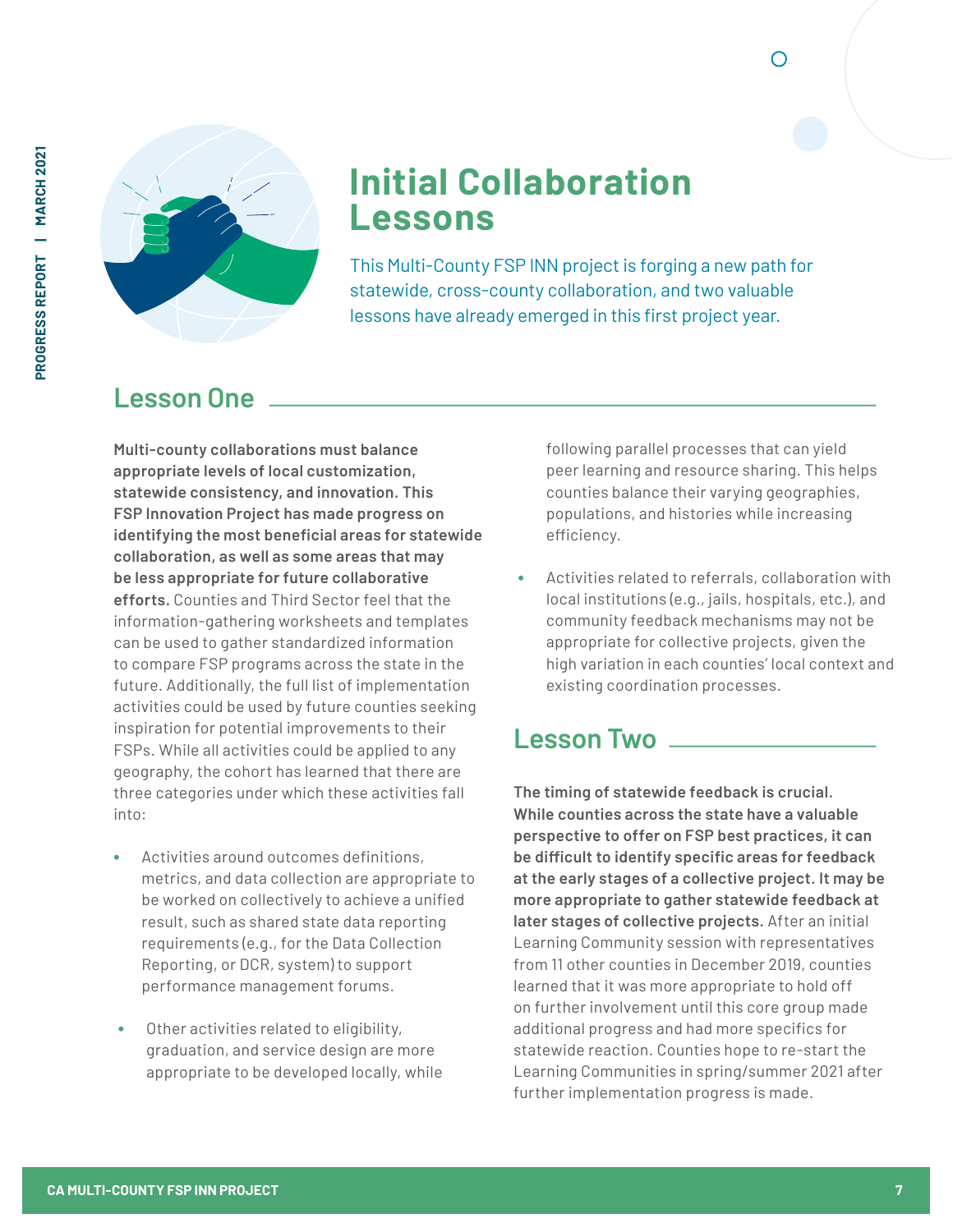

**client interviews** with current or recently enrolled clients or their caregivers

80

**digital surveys** completed by Fresno and San Bernardino provider staff

17

**provider focus groups** with 108 individuals spanning all FSP programs and age groups across six participating counties, from both directly operated and in-house clinics

# **Stakeholder Insights**

**Effective stakeholder engagement leverages their knowledge and experience to provide a deeper understanding of challenges on the ground while translating stakeholder needs into tangible goals and solutions.**

For the Multi-County FSP Innovation Project, these key stakeholders include FSP clients, clients' primary caregivers, and service providers. From July through September of 2020, Third Sector and participating counties engaged representatives from each of these groups to better understand FSP programs from their perspectives and used that information to prioritize which program challenges the Innovation Project will address over the next year.

Client feedback played an important role in understanding the goals and needs of those being served and will inform how counties design and execute each implementation activity in the year to come, resulting in more client-centered solutions. Recognizing some inherent selection bias within the interview process, FSP clients generally spoke highly of providers, and overall satisfaction was often based on their individual provider relationships. Individuals struggled with the implications of the COVID-19 pandemic and expressed feelings of loneliness, reduced access to services, and difficulty with telehealth. Clients also commented on staff turnover, workload, or stress level, and these observations sometimes drove feelings of confusion about who to talk to or trust in a new relationship. Despite their different geographies, individuals across the six counties hope to achieve many of the same goals in FSP, including increased independence, self-sufficiency, coping skills, housing, employment, education access, and increased social connections.

"Recovery to me looks like happiness. I want to wake up happy and trust the world. I want small things – happiness, freedom, and to keep my life. Now I have good reasons to stay alive and active."

**— Siskiyou County FSP Client**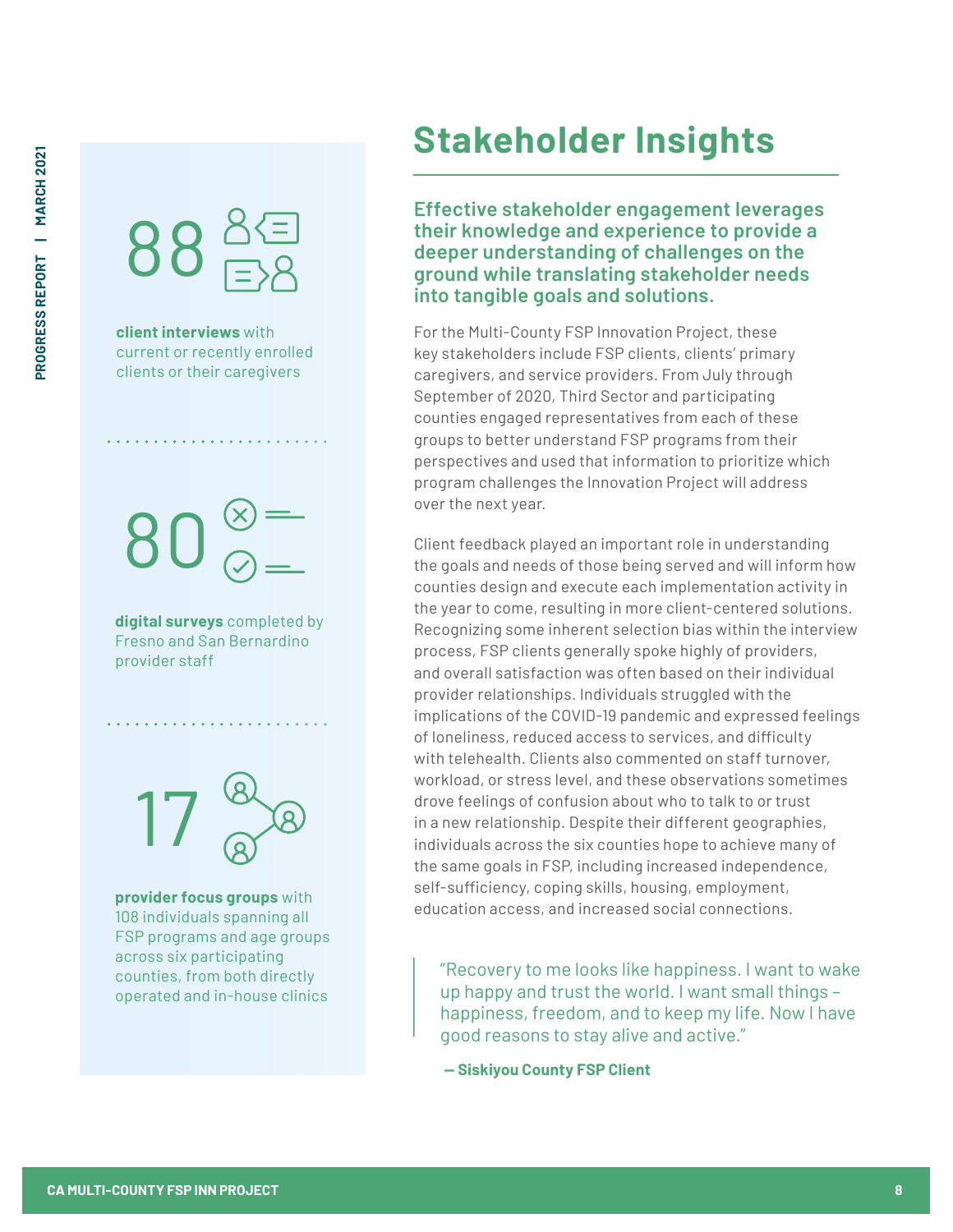Provider feedback played an important role in determining the implementation activities to pursue collaboratively across six counties and which to pursue individually within each county's local context. Providers in all counties were consistent in their desire to see improved data collection alongside timely data-sharing and reports, including clearer outcomes, reduced reporting requirements, and better data quality. Other key themes included the desire to clarify eligibility and graduation requirements, to further understand the "mission and vision" of FSP, to increase coordination with other county systems, and to receive additional training to improve culturally responsive services.

"Staff have not been trained in interpreting the data we're collecting. I understand what I'm inputting to the system, but I'm not trained in how the data should be used to influence treatment."

 **— Ventura County FSP Provider**

# **Lessons Learned & Best Practices**

 **Engage stakeholders early and often** in order to maximize the amount of time spent hearing from the community and ensure their voices are included in not only the design of the solution, but also the articulation of the challenge. Through early stakeholder engagement, Siskiyou County was able to shift its perspective from addressing basic client needs to learning about aspirational client goals and is now using those goals to identify which elements of their service delivery require robust guidelines, thus shifting direction even before the design process begun. This strategic direction would not have been identified without crucial feedback from clients and providers.

 **Utilize culturally competent engagement methods** to ensure all voices are elevated, including those of people who are harder to reach and/or underrepresented. Cultural competence also supports the retention of these key stakeholders throughout the process. For the first round of stakeholder engagement, interviews were offered in both English and Spanish, but Third Sector and participating

counties plan to work with providers to include interviews in more languages and culturally specific engagement methods in the coming year, leveraging language translation services and additional expert feedback on the engagement mechanisms.

 **Offer multiple forums for feedback** to expand access and encourage diverse participation. While in-person forums were limited due to COVID-19, clients were offered individual interviews by phone or video conferencing and providers were offered individual discussions, focus groups, and in some counties, digital surveys. Fresno County received over 70 provider responses to an online survey that included representation from every FSP program and age group served.

 **Compensate clients for their participation** to recognize the value of their time and contributions. All clients were given a \$35 Visa gift card for providing their expertise and additional resources for compensation will be identified for any and all future engagement efforts.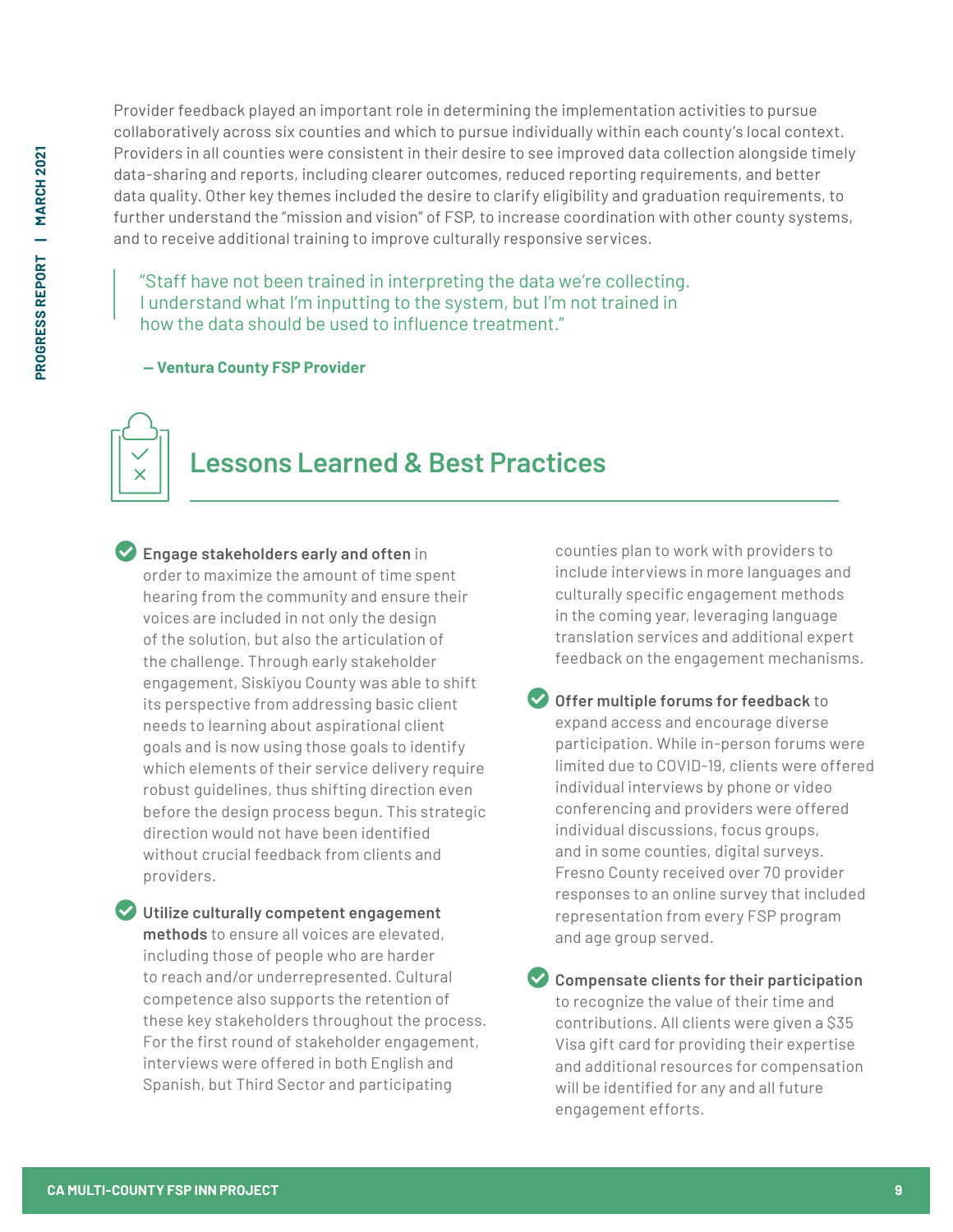# **A Look Ahead**

**Third Sector will continue to work with counties to build and implement the cohort and local activities through fall 2021. This will include facilitation of cohort and county-specific workgroups; FSP client and provider engagement by survey, focus group, and interview methods; and Learning Community events to gather feedback from other counties statewide.**

By the end of November 2021, the counties and Third Sector hope to have implemented new strategies and approaches to increase the consistency of FSP services; more effectively use data to understand who is being served, what services they are receiving, and what outcomes they are achieving; advocate for changes to the statewide FSP data collection system; and have a sustainable continuous improvement process to continue peer learning. By 2024, the aim is to have a clear understanding of the impact of this collaborative process on county policy and, more importantly, the individuals served by FSP.

In addition, this project hopes to illuminate and address racial disparities in outcomes and elevate voices and communities of color especially as they provide feedback to counties on FSP programming. Overall, the Multi-County FSP Innovation Project hopes that the strategies piloted will be useful on a statewide scale, and the lessons will be shared for future statewide collaborative efforts that can benefit California's most vulnerable individuals suffering from severe mental illness.

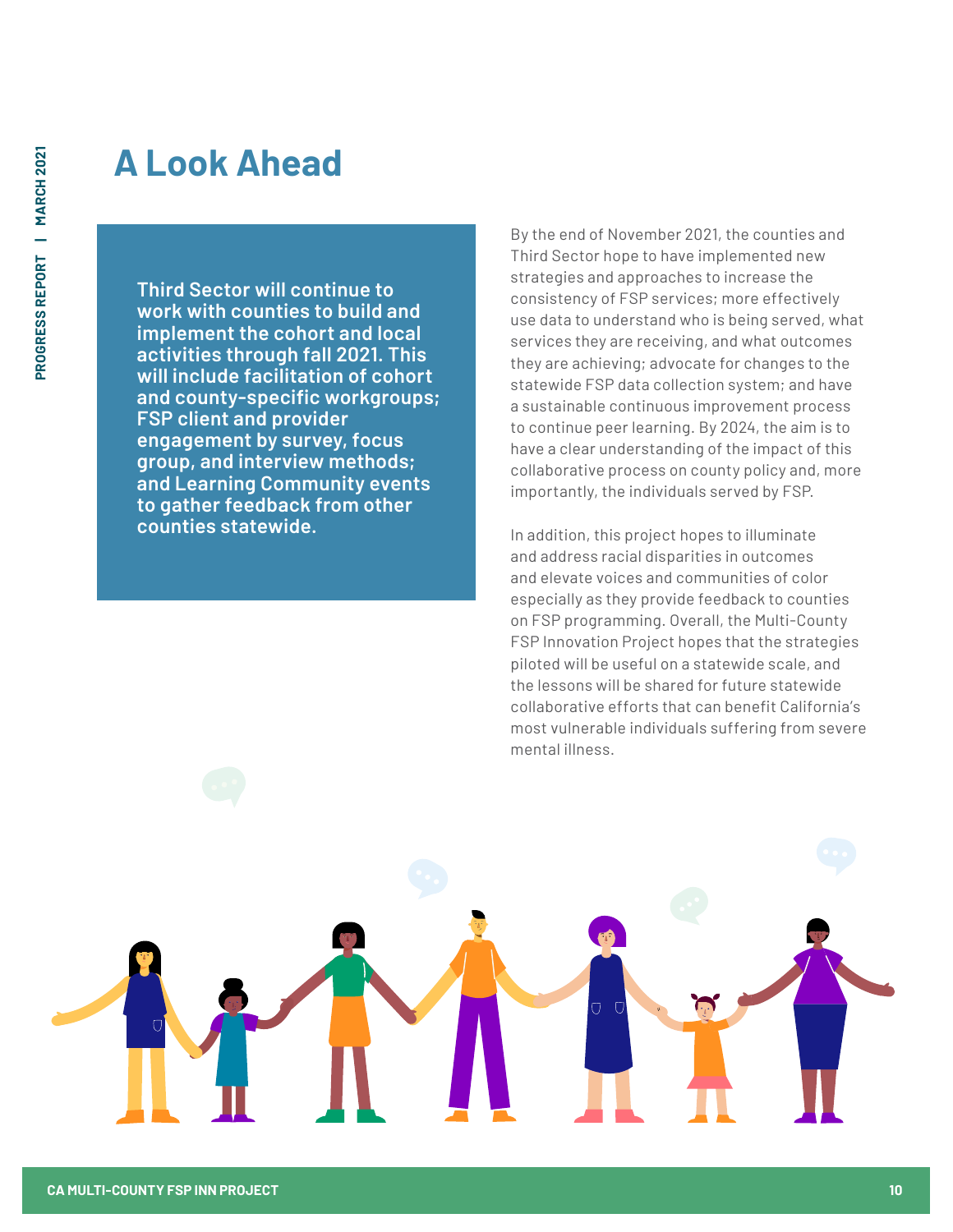# **Project Partners**

## **COUNTY PARTNERS**

#### **Fresno County Department of Behavioral Health:**

Fresno County is located in the heart of California's Central Valley. Fresno County Department of Behavioral Health serves individuals across 6,000 square miles, encompassing mountain enclaves, rural communities, and urban neighborhoods of California's fifth largest city. In partnership with its diverse community, the Department is dedicated to providing quality and culturally responsive behavioral health services to promote wellness, recovery, and resiliency for individuals and families.

#### **Sacramento County Behavioral Health Services:**

Sacramento County has a population of more than 1.4 million individuals and is known for its multi-cultural diversity. Situated in the middle of California's Central Valley, Sacramento County extends from the low delta lands between the Sacramento and San Joaquin rivers north to about 10 miles beyond the State Capitol and east to the foothills of the Sierra Nevada Mountains. Sacramento County Behavioral Health Services' mental health system of care includes 260 programs/agencies involving county- and contract-operated mental health services that deliver services to approximately 32,000 children and adults annually. BHS pursues intentional partnerships with the diverse communities in Sacramento County and with the goal of improving the wellness of community members.

#### **San Bernardino County Department of Behavioral**

**Health:** San Bernardino County is the largest county in the contiguous United States with just over 20,000 square miles of land that encompasses urban, suburban, rural, and frontier terrain. According to California Department of Finance estimates for 2018, San Bernardino County had a total population of 2,174,931 with a projected growth of 28% between 2020 and 2045. San Bernardino County's Department of Behavioral Health (DBH) aims to promote wellness, recovery, and resilience that includes the values of equity, community-based collaborations, and meaningful inclusion of diverse consumers and family members. As such, San Bernardino County DBH serves more than 150,000 individuals over a broad continuum of services each year.

### **San Mateo County Behavioral Health and Recovery**

**Services:** Located in the Bay Area, San Mateo County is bordered by the Pacific Ocean to the west and the San Francisco Bay to the east. Within its 455 square miles, nearly three quarters of the county is open space, and agriculture remains a vital contributor to the economy and culture. Behavioral Health and Recovery Services (BHRS), a Division of San Mateo County Health, provides prevention, treatment, and recovery services to inspire hope, resiliency, and connection with others and enhance the lives of those affected by mental health, and/or substance use challenges. BHRS is dedicated to advancing inclusion, health and social equity for all people in San Mateo County and for all communities.

#### **Siskiyou County Behavioral Health Services:**

Siskiyou County is a geographically large, rural county with a population of 43,724 persons located in the Shasta Cascade region of Northern California. Approximately 6,350 square miles, Siskiyou County is geographically diverse with lakes, dense forests, and high desert. Siskiyou County Behavioral Health (SCBH) is a small Behavioral Health program and is the sole provider of the Full Service Partnership Program (FSP). SCBH is committed to partnering with the participants of this Innovation Project to better define FSP criteria and improve the data collection points to assist our FSP consumers toward graduation and mental wellness. SCBH strives to deliver culturally, ethnically, and linguistically appropriate services to the community and recognizes the importance of these values in service delivery.

**Ventura County Behavioral Health:** Ventura County is situated along the Pacific Coast between Santa Barbara and Los Angeles counties. The county offers 42 miles of beautiful coastline along its southern border, and the Los Padres National Forest makes up its northern area. Ventura County Behavioral Health works to promote hope, resiliency, and recovery for our clients and their families by providing the highest quality prevention, intervention, treatment, and support to persons with mental health and substance abuse issues.